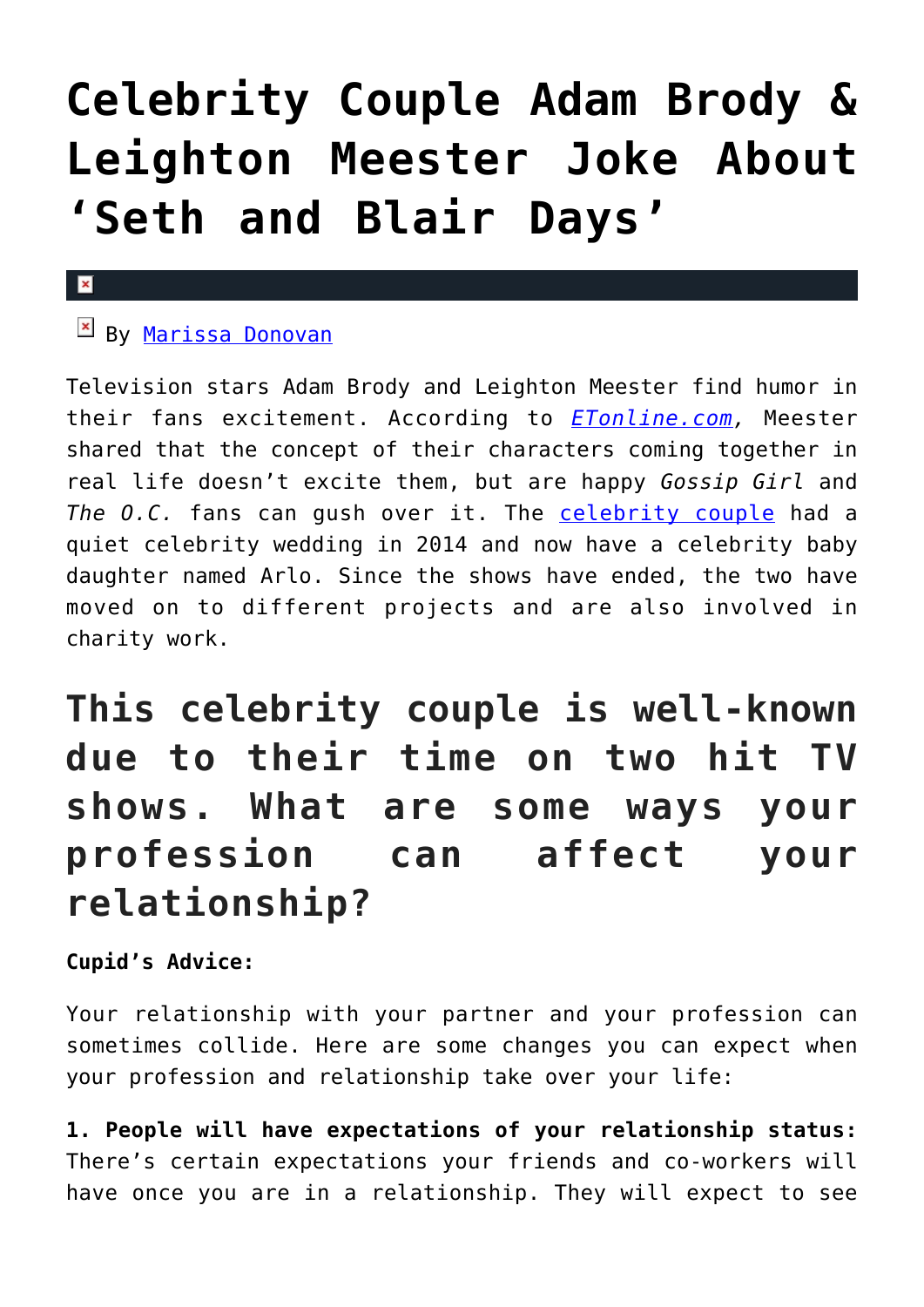your partner at events or most likely ask about the relationship you have. You and your partner can decide whether or not you would like to keep your relationship private or not.

**Related Link:** [Celebrity Couple Predictions: Leighton Meester,](http://cupidspulse.com/93203/celebrity-couple-predictions-leighton-meester-sofia-vergara-taylor-swift/) [Sofia Vergara and Taylor Swift](http://cupidspulse.com/93203/celebrity-couple-predictions-leighton-meester-sofia-vergara-taylor-swift/)

**2. Scheduling can become hectic:** Finding time between your next [date night](http://cupidspulse.com/love/weekend-date-ideas/) and your next project can be tricky! As much as you would like to keep your work and relationship separate, communicating to each other what's happening at work can make scheduling easier.

**Related Link:** [Celebrity News: Leighton Meester Says She's](http://cupidspulse.com/92840/celebrity-news-leighton-meester-never-been-dumped/) [Never Been Dumped](http://cupidspulse.com/92840/celebrity-news-leighton-meester-never-been-dumped/)

**3. You become an optimist at work:** The two parts of your life coming together can actually make for a positive outlook! Getting a bonus can mean that you and your partner can invest in a new home. You could also take the [vacation y](http://cupidspulse.com/travel/)ou've both wanted. Having a relationship can make you motivation to get through a long day as well.

**Does this celebrity couple excited you? Are you a fan of** *Gossip Girl* **or** *The O.C.***? Let us know in the comments!**

## **[Five Celebs Who Are Infamous](https://cupidspulse.com/98788/five-celebs-infamous-dating-co-stars/) [for Dating Their Co-Stars](https://cupidspulse.com/98788/five-celebs-infamous-dating-co-stars/)**

 $\pmb{\times}$ 

 $\mathbb{E}$  By Meranda Yslas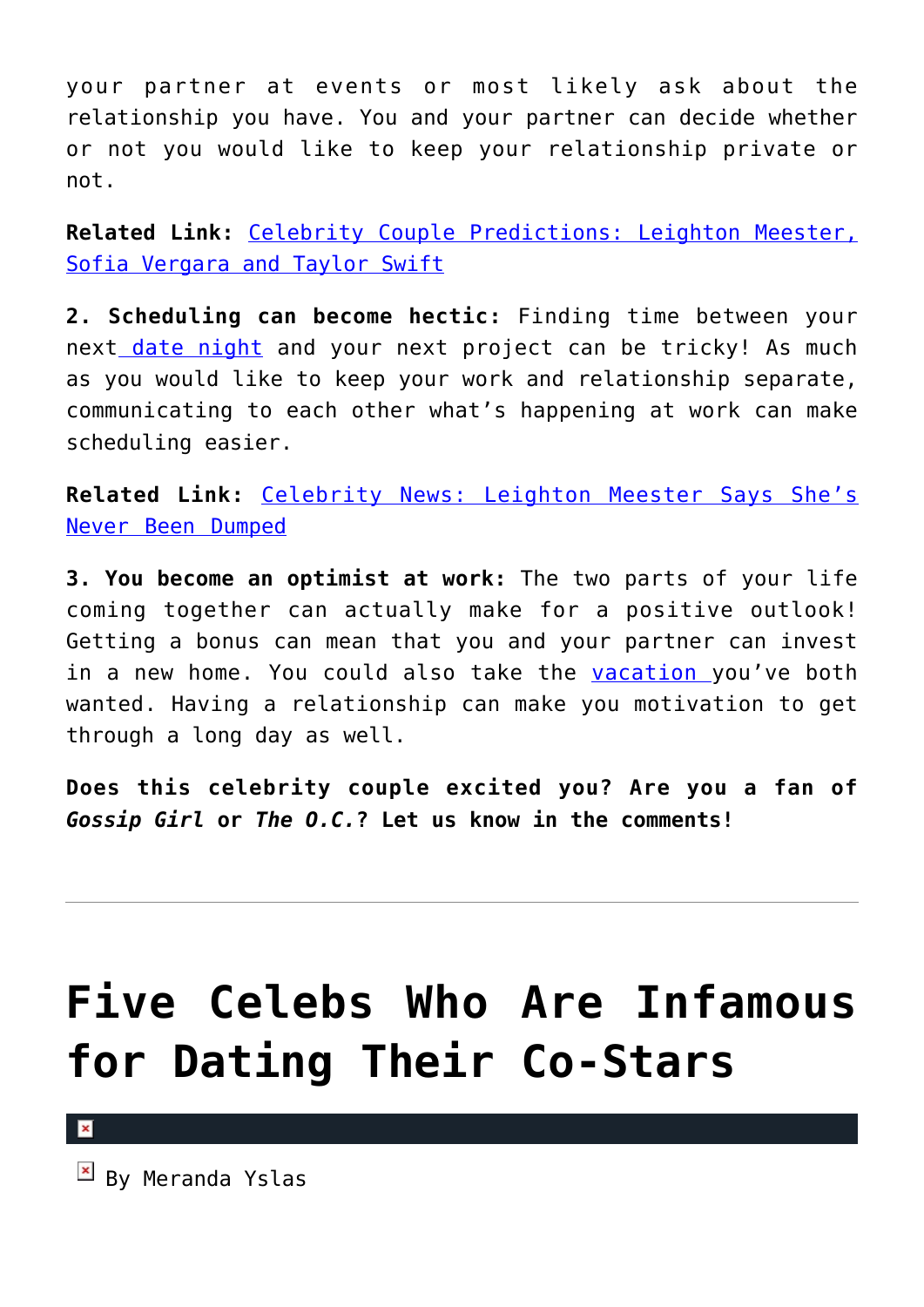When you're shooting a film or prepping for another season of a TV show, you spend a lot of time with your coworkers. More often than not, a celebrity relationship begins to form on set. In fact, most celebs have dated a co-star or two.

### **Cupid has five celebs who are infamous for dating their co-stars.**

**1. Nina Dobrev and [Ian Somerhalder](http://cupidspulse.com/94265/ian-somerhalder/):** The stars of *The Vampire Diaries* dated for three years before announcing their celebrity break-up in May 2013. Even though they separated, the two remain good friends.

**Related Link:** [Nina Dobrev Admits to Fighting Feelings for](http://cupidspulse.com/37795/nina-dobrev-fought-feelings-costar-ian-somerhalder-vampire-diaries/) [Costar Ian Somerhalder](http://cupidspulse.com/37795/nina-dobrev-fought-feelings-costar-ian-somerhalder-vampire-diaries/)

**2. [Blake Lively](http://cupidspulse.com/93047/blake-lively/) and Penn Badgley:** Dan and Serena from *Gossip Girl* had a romantic relationship on-screen, and so did the celebs who played them off-screen. After three years of dating, the Hollywood couple called it quits in 2010, but remained friendly with each other while the show continued until 2012.

**3. Chad Michael Murray and Sophia Bush:** Not only did these costars date, but they even had a celebrity wedding! Unfortunately their marriage didn't last long and was annulled after five short months.

**Related Link:** [Sophia Bush and Topher Grace are Just Friends](http://cupidspulse.com/35799/sophia-bush-denies-rumors-of-dating-topher-grace/)

**4. Jennifer Carpenter and Michael C. Hall:** The stars of the show *Dexter* were married for three years before getting a celebrity divorce in 2011. Even after splitting, both actors spoke positively about maintaining a professional and friendly relationship with each other.

**5. Zac Efron and Vanessa Hudgens:** In 2005 these two celebs met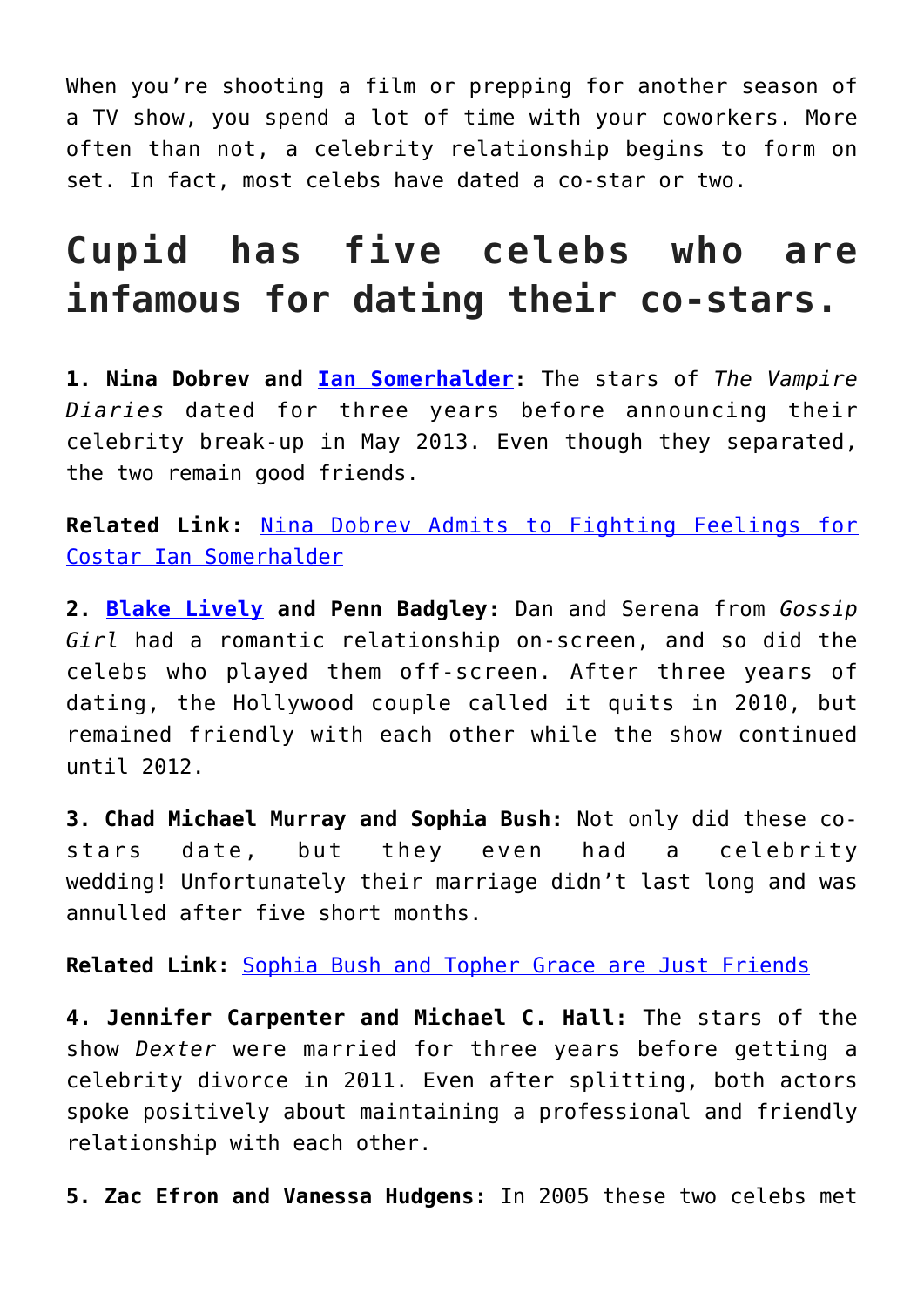while filming the first *High School Musical.* For five years they remained in a romantic relationship before ending it in 2010.

**Is there co-stars turned famous couple that we missed? Share below.**

## **[Penn Badgley Says Celebrity](https://cupidspulse.com/88701/penn-badgley-celebrity-ex-blake-lively-on-screen-kiss/) [Ex Blake Lively Was Best and](https://cupidspulse.com/88701/penn-badgley-celebrity-ex-blake-lively-on-screen-kiss/) [Worst On-Screen Kiss](https://cupidspulse.com/88701/penn-badgley-celebrity-ex-blake-lively-on-screen-kiss/)**

 $\pmb{\times}$ 

 $\overline{B}$  By Maggie Manfredi

Pucker up Penn! According to *[UsMagazine.com](http://www.usmagazine.com/entertainment/news/penn-badgley-says-blake-lively-was-his-best-on-screen-kiss-and-worst-2015123)*, Penn Badgley dished the details on his on and off screen romance with celebrity ex Blake Lively during their run on *Gossip Girl*. A viewer called in to *Watch What Happens Live* and asked who was his best and worst on-screen kiss, and the actor had an interesting response with regards to his celebrity ex. Badgley said, "I'd say best…I'll say it was Blake, because we actually had a relationship at the time. As for his worst? Maybe Blake after we broke up." The former famous couple had a real life relationship and love from 2007 to 2010. Lively is now a mother and married to Ryan Reynolds.

### **Sometimes celebrity exes have to work together after a break-up.**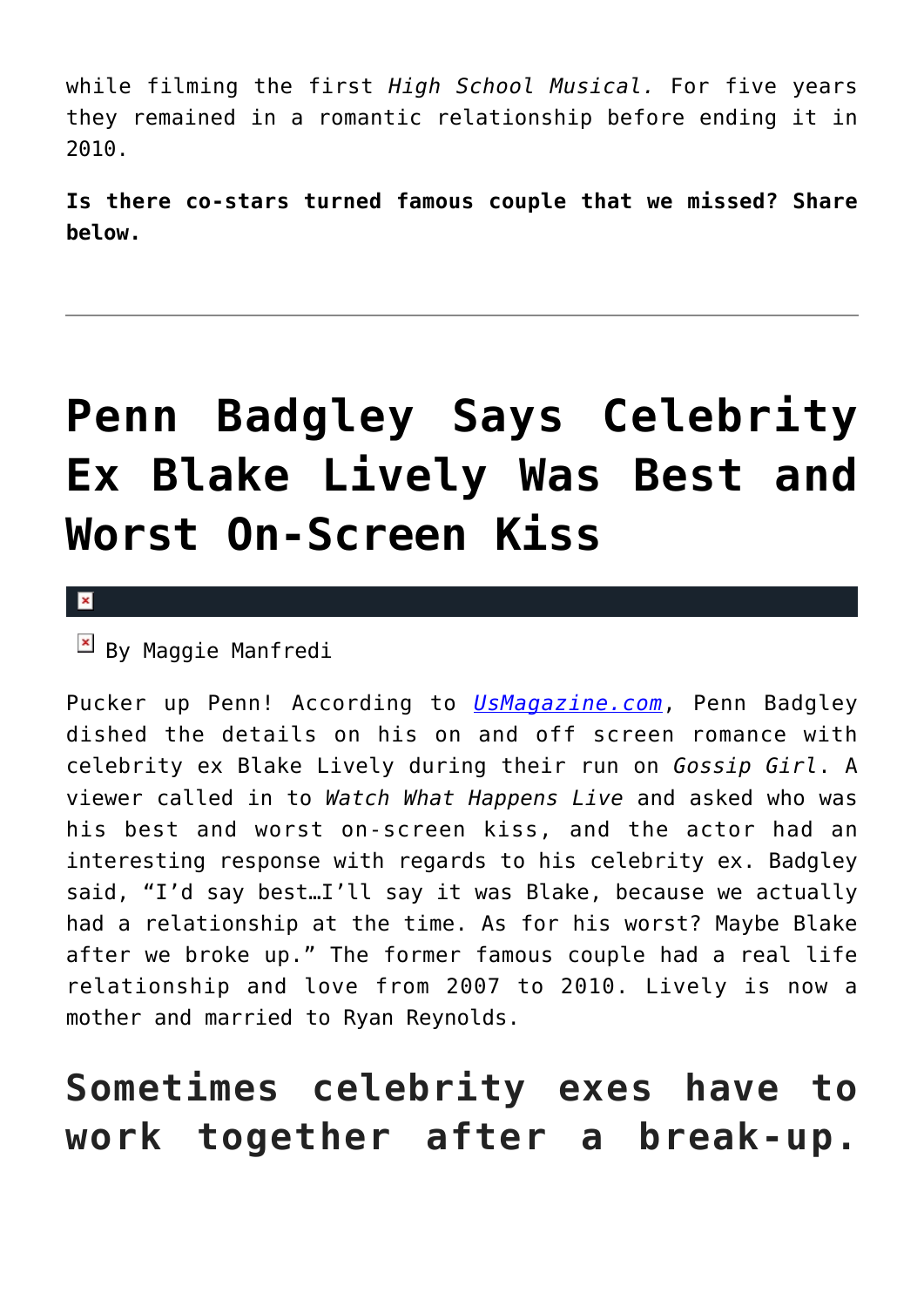### **What are some ways to take the awkwardness out of working with an ex?**

There is a reason why there's an old saying "don't dip your pen in the company ink." Some say it is unprofessional, Cupid says this rule is more to save yourself from the awkwardness of working with an ex. But fear not if you broke this rule, Cupid has some tips on how to move forward:

#### **Cupid's Advice:**

**1. Talk about it:** You were lovers but you are still coworkers, so now what? You have to talk about the steps forward. Make sure you understand how you will handle telling your co-workers or boss depending on who knows. Talk through how your day-to-day will change and how you will treat each other in the office. Put it all out on the table so there is no confusion or discomfort.

**Related:** [Penn Badgley and Domino Kirk Sport Jorts on NYC Date](http://cupidspulse.com/77847/penn-badgley-domino-kirke-dating/) [Night](http://cupidspulse.com/77847/penn-badgley-domino-kirke-dating/)

**2. Keep it professional:** Don't bring your break up drama into the office! Lively and Badgley seemed to have handled their situation with maturity and grace. They remained amicable and you can too. Don't get your co-workers involved in the relationship and keep any arguments or personal discussions for your own time.

**Related:** [Penn Badgley Says He's 'Genuinely Happy' For Blake](http://cupidspulse.com/38051/penn-badgley-happy-blake-lively-marriage-ryan-reynolds/) Lively

**3. Work even harder:** Take this situation and spin it into a positive! Throw yourself into your work and make a commitment to being better and stronger in the work place as an individual and a professional. It will help take your mind off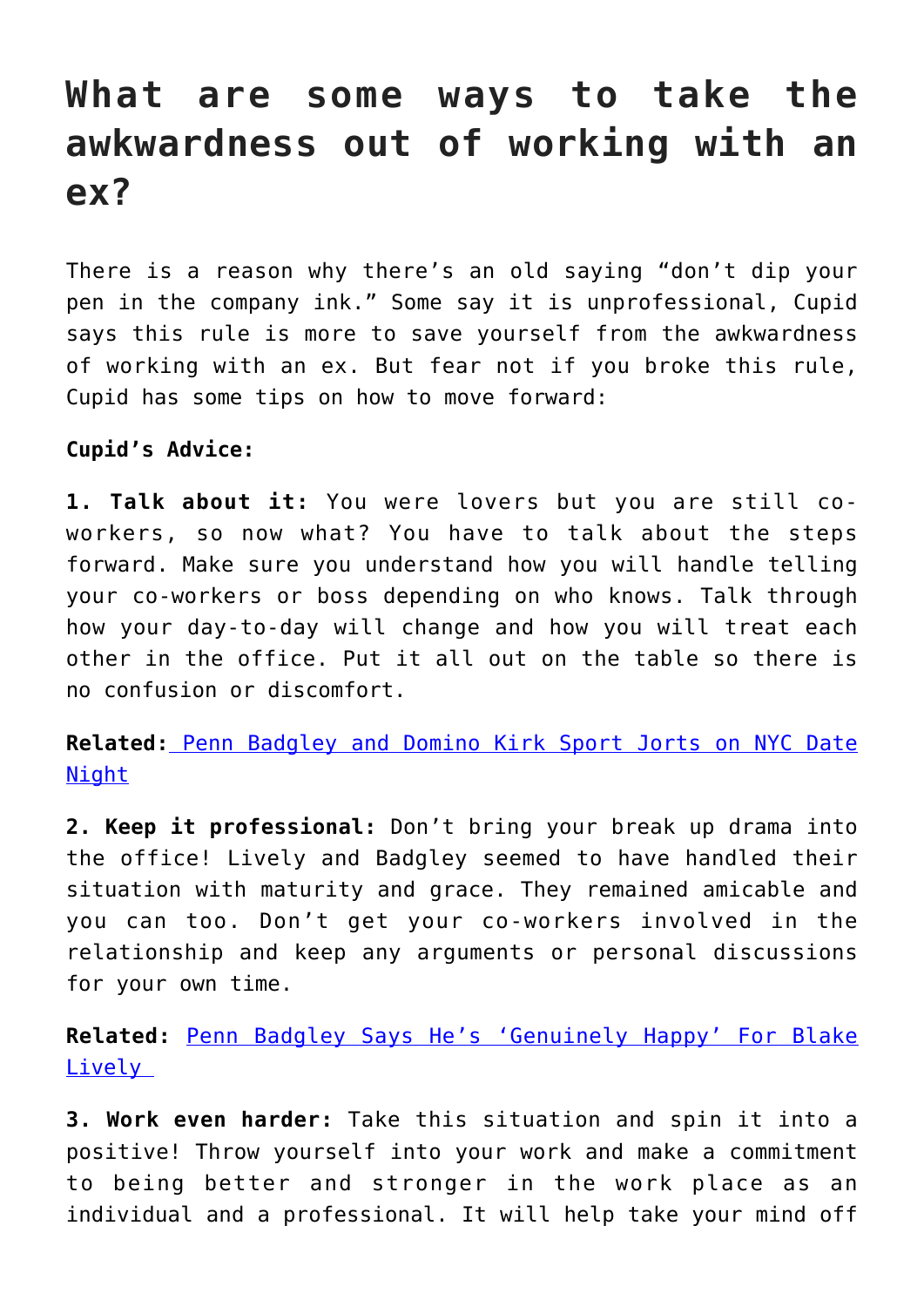of the recent break up and it will feel good.

**Tell us if you miss watching these celebrity exes heat up the screen on** *Gossip Girl***! Share your comments on Badgley and Lively below**!

# **[Blake Lively Shares She's](https://cupidspulse.com/81960/blake-lively-pregnancy-what-she-always-wanted/) [Always Wanted Her Celebrity](https://cupidspulse.com/81960/blake-lively-pregnancy-what-she-always-wanted/) [Pregnancy](https://cupidspulse.com/81960/blake-lively-pregnancy-what-she-always-wanted/)**

 $\mathbf x$ 

#### $\overline{P}$  B[y Katie Gray](http://cupidspulse.com/105088/katie-gray/)

Actress, model, and homemaker Blake Lively is expecting her first celebrity baby with husband Ryan Reynolds! The *Gossip Girl* star made her first appearance since her celebrity pregnancy announcement in New York City at the Golden Heart Awards. She glowed in a Michael Kors gown as she proudly posed for photos with her baby bump. The [famous couple](http://cupidspulse.com/celebrity-relationships/) couldn't be any happier about their celebrity baby news. According to *[UsMagazine.com](http://www.usmagazine.com/celebrity-moms/news/blake-lively-at-michael-kors-event-20141710)*[, t](http://www.usmagazine.com/celebrity-moms/news/blake-lively-at-michael-kors-event-20141710)he actress said, "I never knew what I wanted to do for a living, but I knew I wanted to have a lot of kids because I had come from a big family, so it was always important to me. So it's just the excitement of that finally being here."

### **We're excited about this celebrity baby news! How do you know if**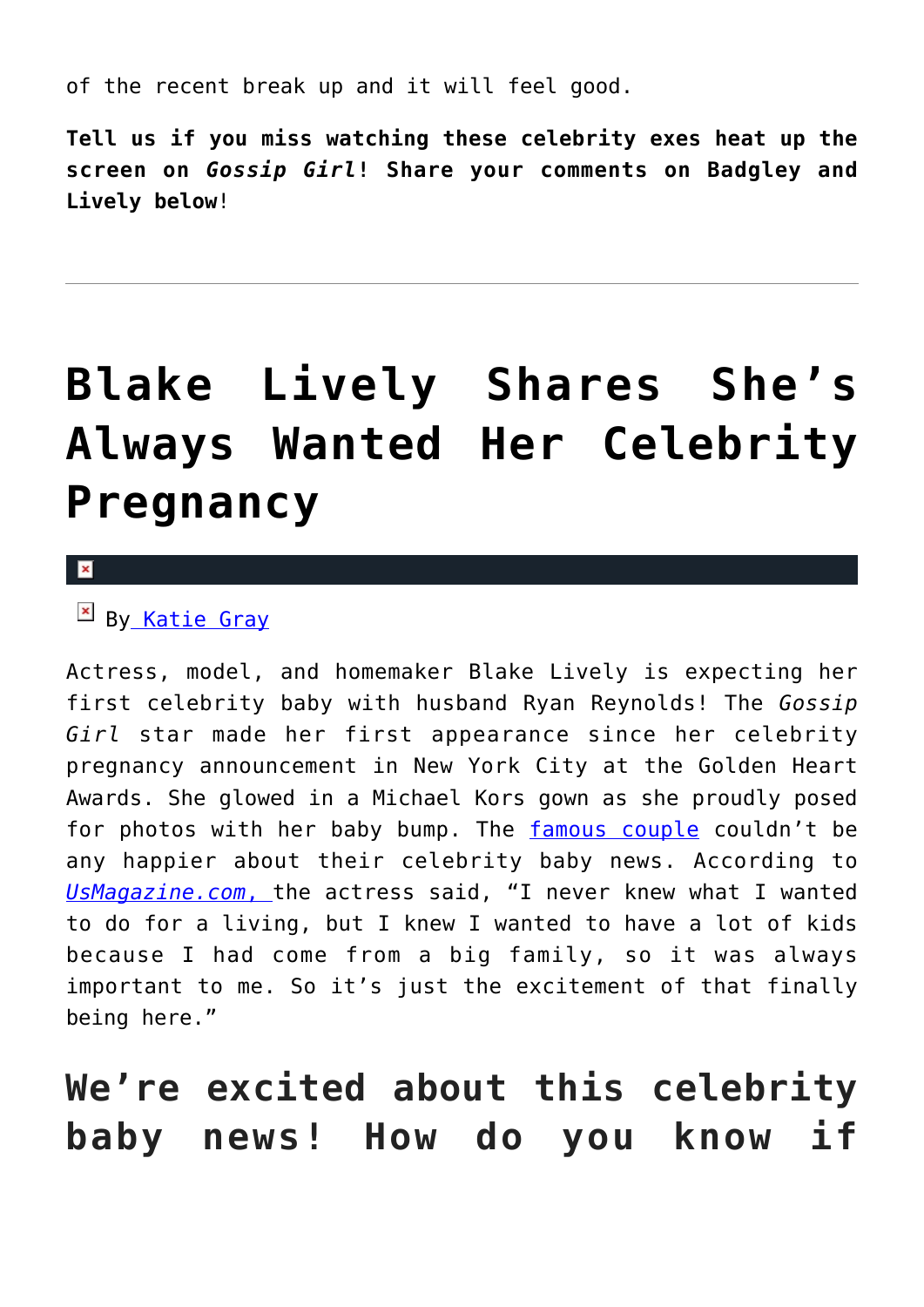### **you're ready to welcome a child into the world?**

#### **Cupid's Advice:**

Deciding on whether you're ready for children or not can be one of the hardest choices to make. After hearing this celebrity baby news, Cupid pulled together some ways to help you know if you're ready for a baby:

**1. Mentally prepare yourself:** The very first thing you should do is determine if you even want children. Think about what you want to do in life before you have kids, and get those things accomplished. It's best to welcome a baby when it's on your terms and you're mentally ready for that next stage in your life.

#### **Related Link:** [Preparing for Parenthood](http://cupidspulse.com/73407/cupids-weekly-round-up-preparing-for-parenthood/)

**2. Knowledge is power:** Research everything you can about pregnancy and raising children. There are plenty of books, magazines, and websites to look at. You can even meet with professionals to discuss your options and create a plan for having children. Once you have a baby, there is no turning back, so be an expert on it!

**Related Link:** [JWoww Says Being Pregnant is a 'Struggle'](http://cupidspulse.com/73222/jwoww-hates-being-pregnant/)

**3. Evaluate your life:** Think about what you ultimately want in life. Figure out your finances and decide if you can afford to have a baby right now. If you don't think you're financially stable, then start setting aside money on a regular basis. Make sure that you and your partner are mature enough for children too. Think about your schedule and career and if you can you manage it with children. Once you determine all of these things, you'll be ready to have children — or at least prepared to plan for them!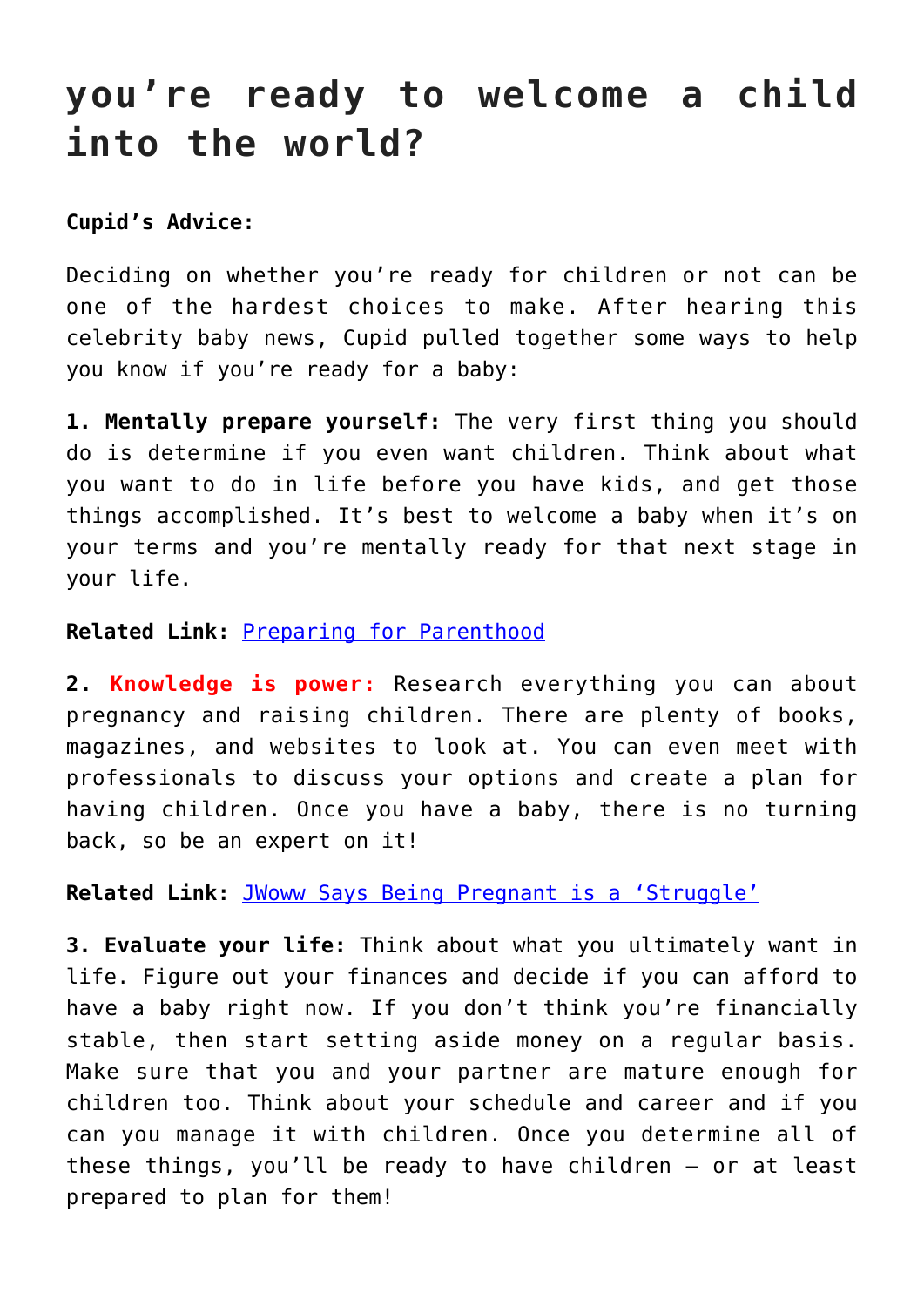**How have you determined if you're ready for children? Share your stories below.**

## **[Kelly Rutherford On Her](https://cupidspulse.com/56925/kelly-rutherford-sisters-nightmare-divorce-custody/) [Divorce: "The One Thing I](https://cupidspulse.com/56925/kelly-rutherford-sisters-nightmare-divorce-custody/) [Know Is That My Kids Are](https://cupidspulse.com/56925/kelly-rutherford-sisters-nightmare-divorce-custody/) [Loved and That We're Working](https://cupidspulse.com/56925/kelly-rutherford-sisters-nightmare-divorce-custody/) [It Out"](https://cupidspulse.com/56925/kelly-rutherford-sisters-nightmare-divorce-custody/)**

#### $\mathbf{x}$

#### $\mathbb{E}$  By [Whitney Johnson](http://cupidspulse.com/104601/whitney-johnson/)

*Gossip Girl* fans recognize Kelly Rutherford as prim and proper socialite Lily van der Woodsen, a character who captured our hearts despite her shortcomings. You could fault Lily for a number of things but being a protective parent wasn't one of them. When speaking about her character on the show, the actress says, "It was a lot of fun. She was a very different type of mother than we're used to seeing on television."

Now, Rutherford is tackling an even more challenging role in Lifetime's *A Sister's Nightmare*, which premieres this weekend. The blonde beauty plays Jane Rydert, a police officer whose life changes drastically when her older sister Cassidy (Natasha Henstridge) shows up after being released from a psychiatric hospital. Unable to convince anyone that her sister is still dangerous, Jane must protect her niece Emily (Peyton List), who she's been raising for the past 16 years.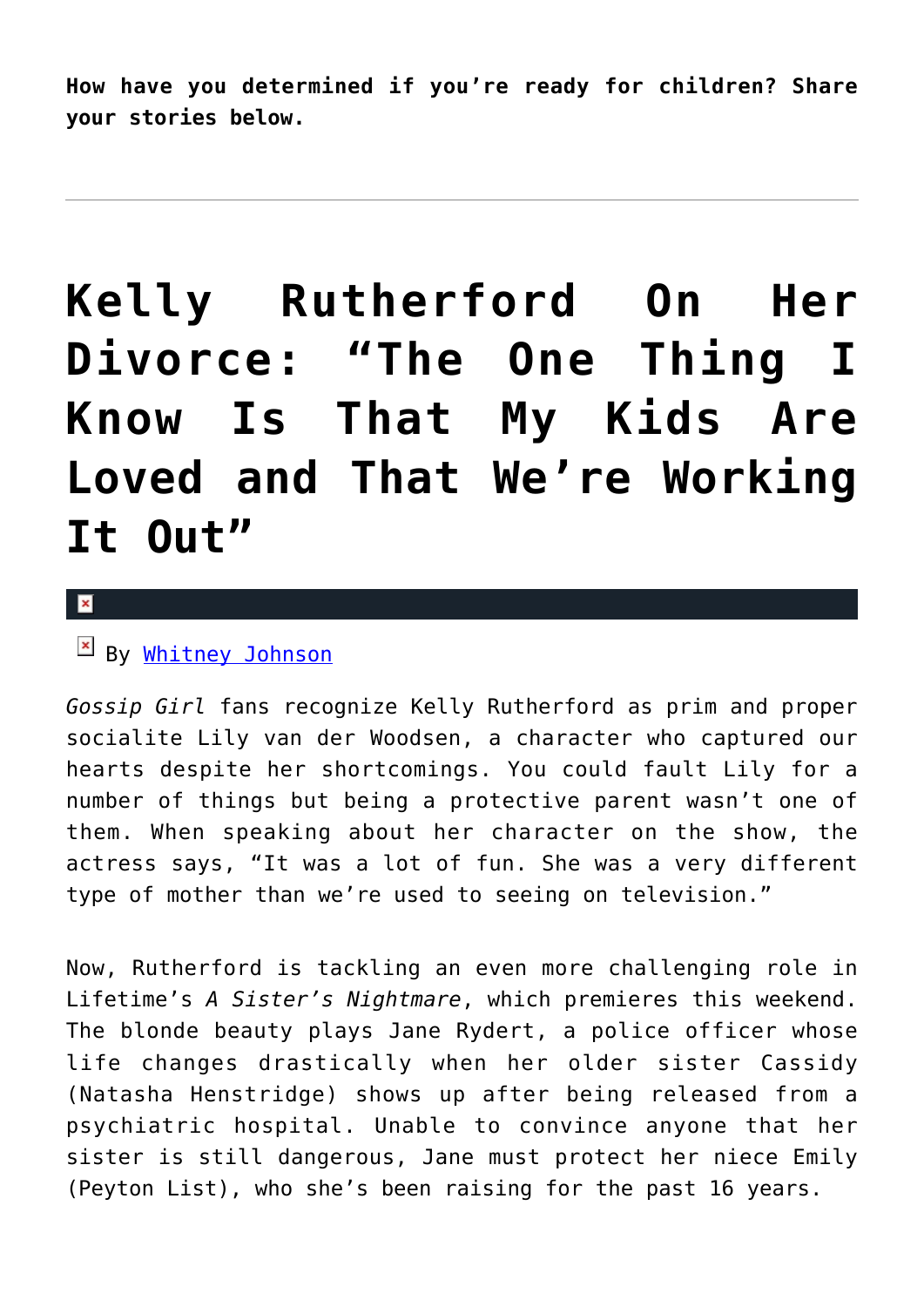Rutherford was initially attracted to the movie because it was "very different than what I had done before. It was nice to do something that was a big contrast to *Gossip Girl* and the character that I played for six years — to shake things up a little bit."

And, of course, the cast is always an important piece of any project. For this role, she reunited with one of her love interests on *Gossip Girl*, Matthew Settle. "It was wonderful to work together again," she exclaims. "Natasha and Peyton are incredible too. They made it very believable for me. It was really a lovely experience."

Ultimately, though, the ending hooked her. "There's this huge twist that you don't see coming. It made me really like the script," the Kentucky native shares. "It was really fun to play a character who ends up being totally different than you thought."

Naturally, being a parent herself — to six-year-old son Hermés and four-year-old daughter Helena — impacts the way she approaches each project. For Rutherford, her kids are always her priority. "I do my best to work around them," she explains. "It all goes by so fast that you don't have time for guilt. When I'm with my kids, I want to be totally present. And when I'm working, I want to know that my kids are attended to and happy."

**Related Link:** [Celebrity Couples Who Cannot Wait to Become](http://cupidspulse.com/celebrity-couples-who-become-parents/) [Parents](http://cupidspulse.com/celebrity-couples-who-become-parents/)

It's no surprise that motherhood has changed the single mom. "I learn something new every day. I want to be a better example for my children. It's a different type of pressure to be a good person when you have little eyes looking up at you!" she says with a laugh.

Part of being the best mother she can be is going with the flow. "As a parent, you realize that every day brings new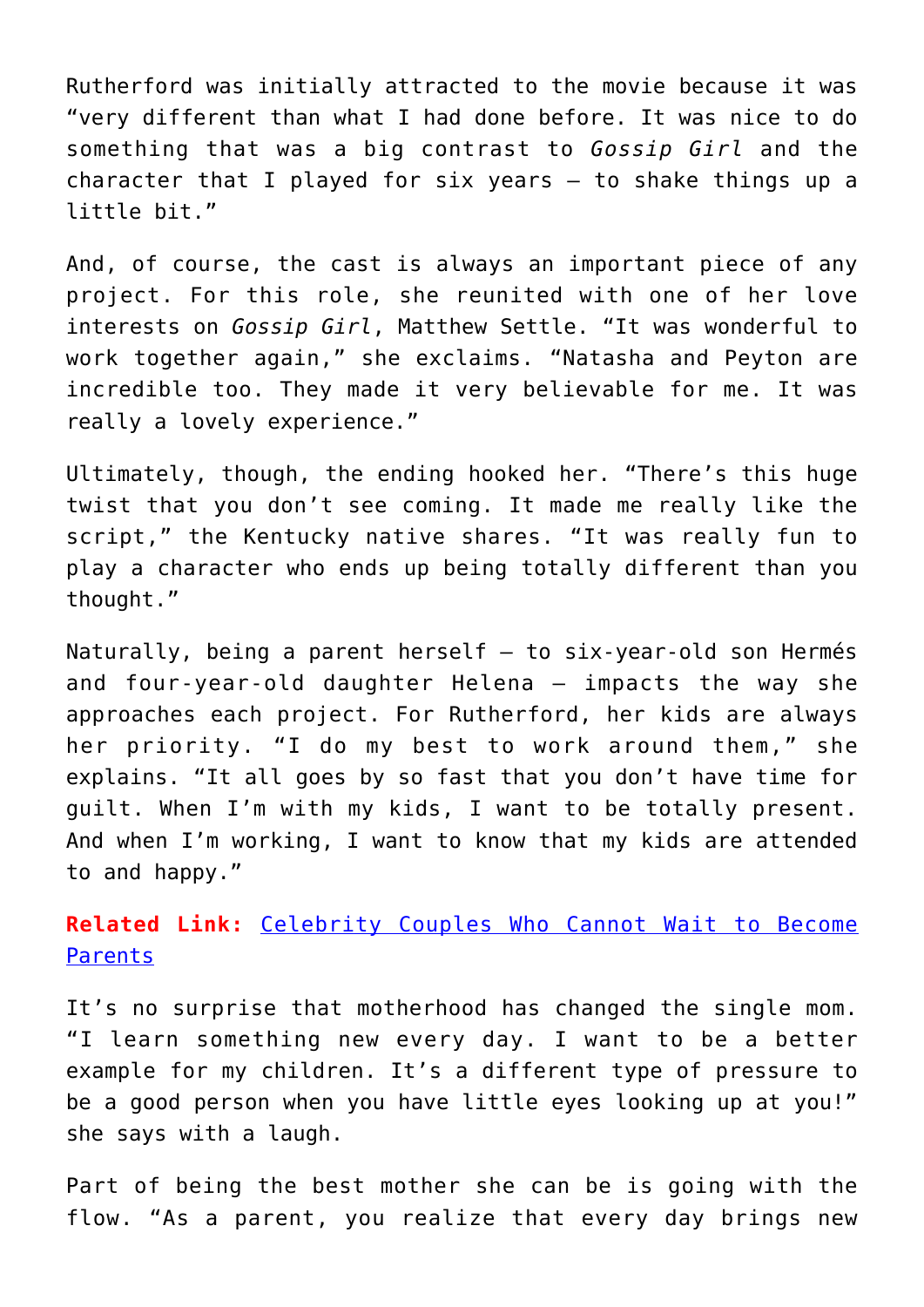things." This summer brought a lot of fun for the family of three. "I asked my kids what they wanted to do, and they said, 'We just want to be with you.' So that's what we did! We went to the Hamptons for a few weekends. We did everything we love to do in New York City too: go to the museums, ride scooters in the park. They took swimming and piano lessons. My daughter took ballet and French classes."

Unfortunately, Rutherford has been dealing with some more serious problems. In June, she filed for bankruptcy due to financial problems stemming from her lengthy custody battle with Daniel Giersch. Her ex-husband, who resides in Monaco, was barred from returning to the United States — which means that Rutherford must travel back and forth to see her children.

"It's not always easy, that's for sure," she says of her divorce. "The biggest thing is to stay positive when you talk about the other parent. You have to be honest; you don't want to lie, but you want to say it in a way so it doesn't have an edge. My kids really pick up on whether I'm okay emotionally. As long as I'm okay, they're okay. If I lose it, who do they have to look to for strength?"

#### **Related Link:** [Finding Yourself Again](http://cupidspulse.com/finding-yourself-again-katie-holmes-molly-reynolds-hope-after-divorce/)

The actress adds, "When they have questions, I sit down and answer them. I try to be as kind and respectful of them as possible. I let them know that I don't always know either, that I'm figuring it out too. The one thing I do know is that they're loved and that we're working it out. I encourage them to just enjoy every moment, whether they're with me or their dad."

Rutherford applies this philosophy to her own life as well. After a relaxing but busy summer, she's ready to step back into a role on primetime and is excited to be joining the cast of *Reckless*, a show premiering on CBS this fall.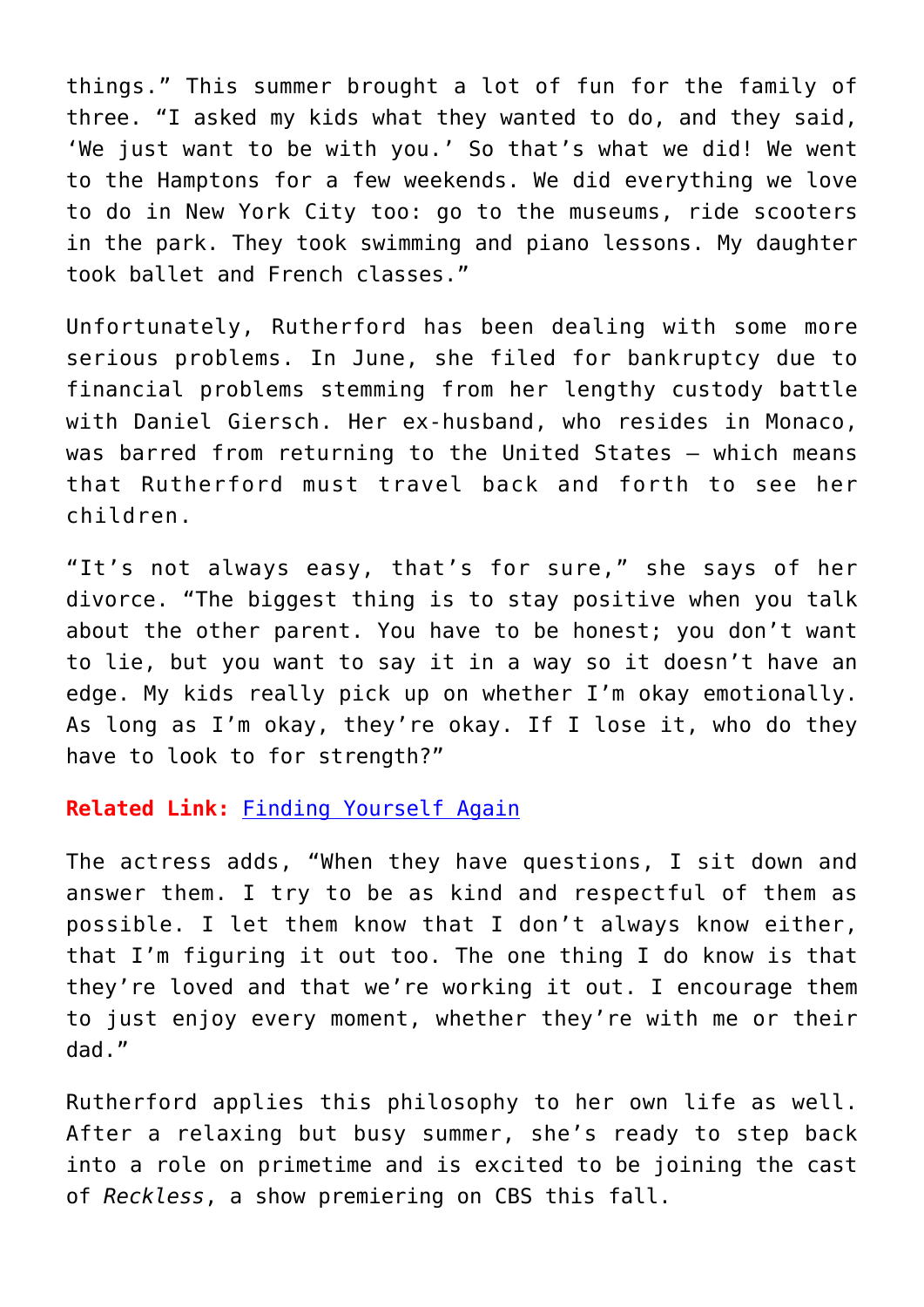Plus, she's considering expanding her work as an activist for custody issues into a book. "A few people are encouraging me, but I don't know if it's the right time yet. I'm just waiting to see how things play out." One thing's for sure: We'll be cheering for her every step of the way!

*You can catch Rutherford on* A Sister's Nightmare *on Lifetime on Saturday, September 7th at 8 p.m. ET. You can also follow her on her personal site, http://www.kellyrutherford.com/ or Twitter @KellyRutherford/ and www.facebook.com/thekellyrutherford?fref=ts!* 

## **[Vanessa Hudgens and New Beau](https://cupidspulse.com/24831/vanessa-hudgens-and-new-beau-austin-butler-indulge-in-hot-miami-vacation-weekend-at-reosrt/) [Indulge in Hot Miami Weekend](https://cupidspulse.com/24831/vanessa-hudgens-and-new-beau-austin-butler-indulge-in-hot-miami-vacation-weekend-at-reosrt/)**

#### $\mathbf{x}$

 $\boxed{\times}$  It's already a busy and exciting new year for Vanessa Hudgens. The *High School Musical* star and her new boyfriend, Austin Butler, enjoyed a lovely day at the spa, where the duo enjoyed some rest and relaxation poolside at the Fontainebleau Resort. In addition, Hudgens and her boy spent some time at the Acqualina Resort & Spa, where Butler enjoyed a massage courtesy of his girlfriend. A source said the two looked "cozy," according to *[E!](http://www.eonline.com/news/marc_malkin/vanessa_hudgens_boyfriends_hot_miami/283552)* The two celebrated the New Year at Fontainbleau with Jessica Szohr of *Gossip Girl*, *90210*'s Jessica Lowndes and J.C. Chasez and later went to the LIV nightclub for Busta Rhymes' performance. Hudgens and Butler, who stars in *Switched at Birth*, have been dating for approximately three months.

**What are some fun couples activities at a resort and spa?**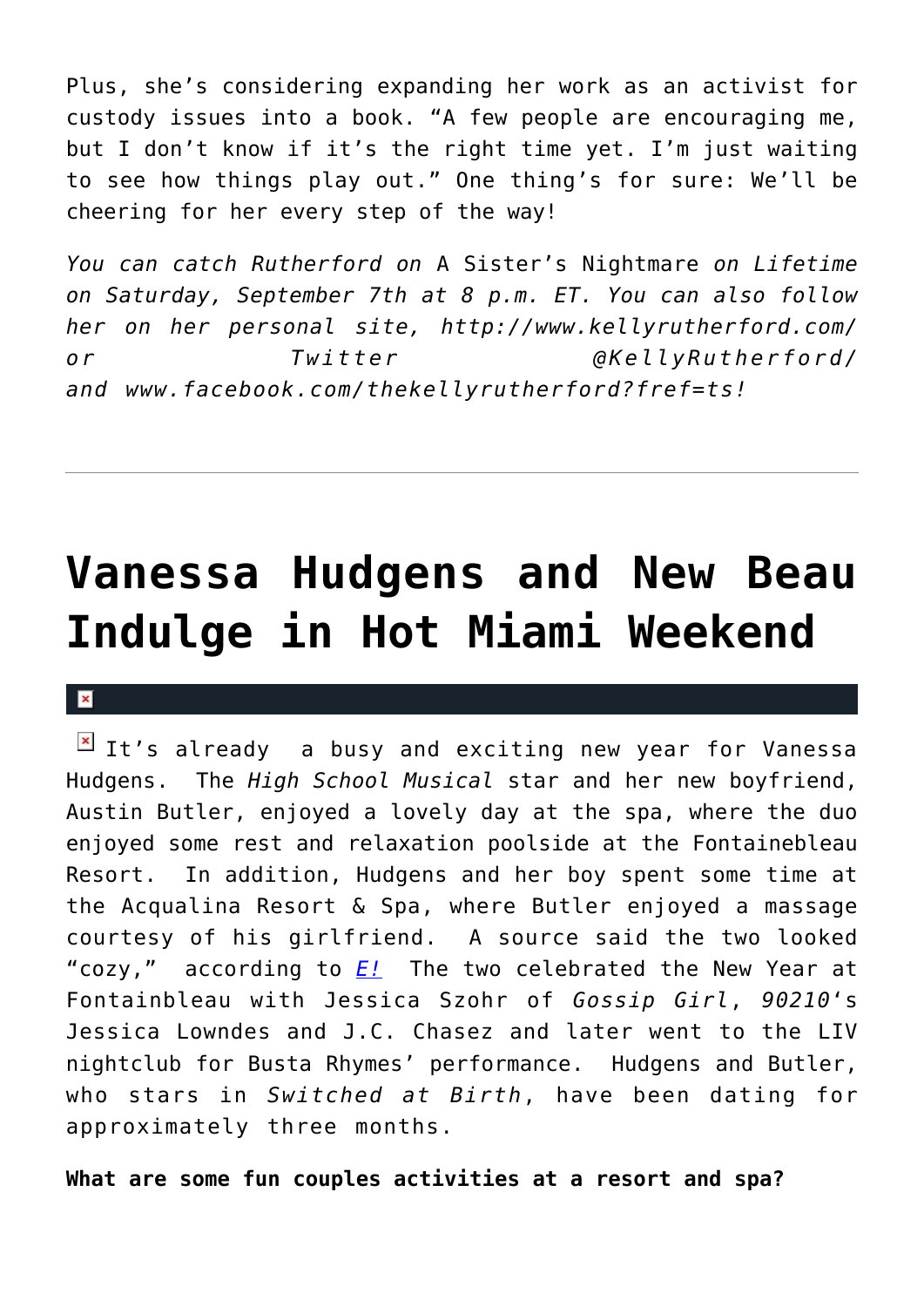#### **Cupid's Advice:**

Depending on the resort, there are a variety of different activities to do while away. Cupid has some suggestions:

**1. Get pampered:** Hit the spa, and go all out with whatever they offer. Enjoy a massage or manicure with your lover.

**2. Go outside:** Most resorts offer different things to do such as horseback riding or kayaking. Take advantage of them.

**3. Explore:** Whether you're hiking a trail or venturing for some local food, some time away from the resort will give you and your partner some time to bond.

**What are some other resort-style activities to attend with your partner? Share your ideas below.**

## **[Lauren Conrad Is Caught](https://cupidspulse.com/22494/hills-reality-tv-star-lauren-conrad-caught-making-out-kissing-gossip-girl-actor-chace-crawford/) [Kissing Chace Crawford](https://cupidspulse.com/22494/hills-reality-tv-star-lauren-conrad-caught-making-out-kissing-gossip-girl-actor-chace-crawford/)**

×

After Lauren Conrad's recent break up with *Dancing with the Stars* pro Derek Hough, she is newly single and ready to get out there and date. The 25-year-old former *The Hills* reality star and fashion icon isn't wasting any time finding new man. According to *[UsMagazine.com](http://www.usmagazine.com/celebrity-news/news/lauren-conrad-caught-making-out-with-chace-crawford-2011911),* Conrad was seen "making out" with *Gossip Girl* star, Chace Crawford on Oct. 29. The two started their night flirting at L.A.'s Voyeur nightclub and met up again at a party at actor Shawn Pyfrom's house. Although their reps deny a hookup, an insider said, "There's always been an attraction between them. Lauren is just enjoying herself. She's not taking anything too seriously!"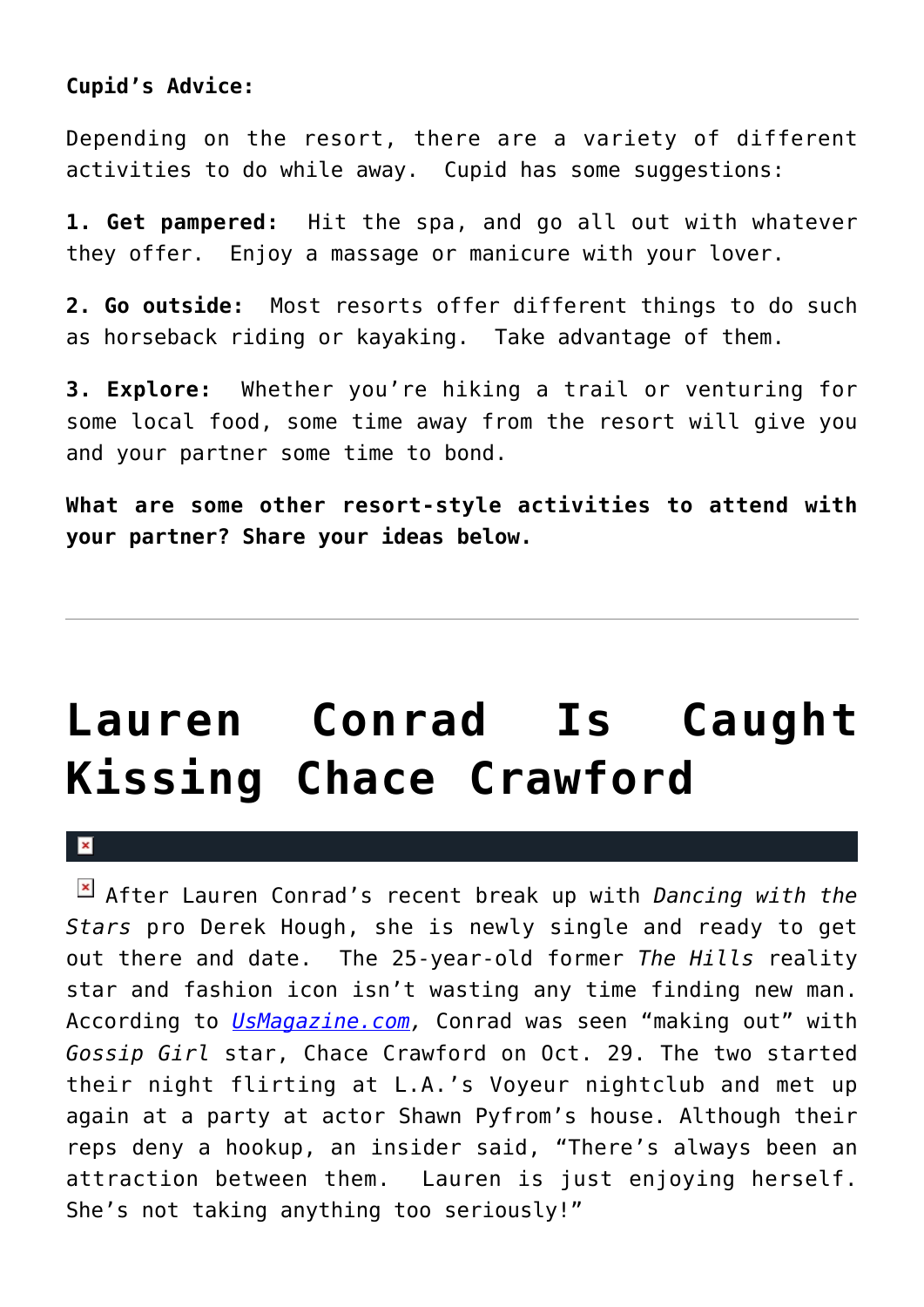**Is it OK to date around?**

**Cupid's Advice:**

When you're young and single, there's no reason to tie yourself down. Cupid has some tips:

**1. Explore your options:** There's a whole sea of men out there and you need to do some fishing around before you reel one in. Dating around is a great way to meet new people and compare them to past experiences.

**2.Figure out what you like:** The best way to find personalities you're compatible with is to experience different people. After dating around, you gain a keen sense of your preferences for a partner.

**3. Have fun:** Dating can be a great experience. You have opportunities to have a great time or a not-so-great time, and you can learn from those situations. You may find that you don't want to pursue a relationship with some of the people you date, but you might make some great friends and connections along the way.

**Why do you enjoy being single? Share your experiences below.**

## **[Best Celebrity-Couple](https://cupidspulse.com/17997/best-celebrity-couple-costumes-halloween/) [Costumes for Halloween](https://cupidspulse.com/17997/best-celebrity-couple-costumes-halloween/)**

 $\mathbf x$ 

 $\mathbb{E}$  By Whitney Baker

There are so many fun factors about Halloween. First, there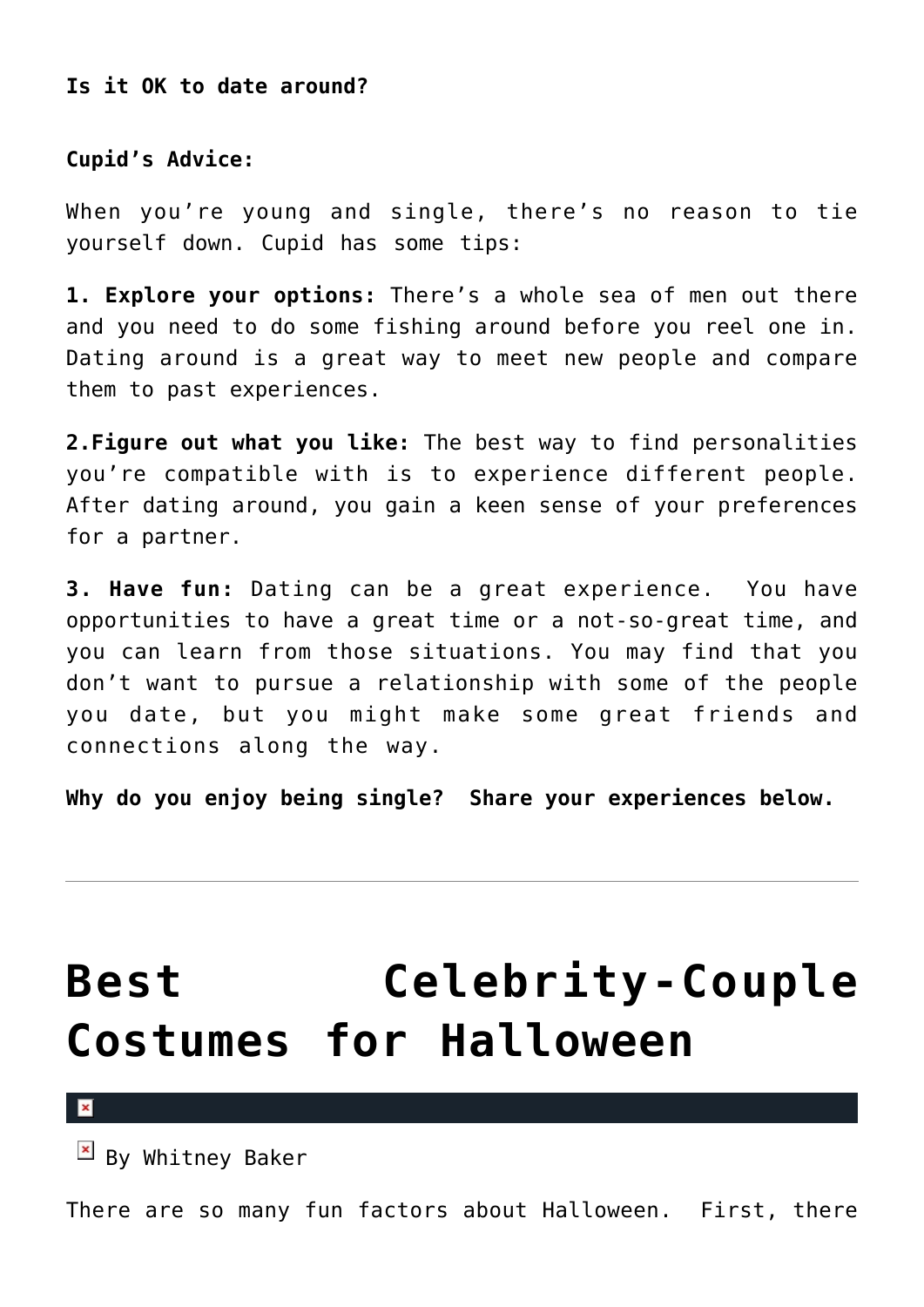are the pumpkins: pumpkin carving, pumpkin patches, pumpkin pie — and an annual viewing of the TV show, *It's the Great Pumpkin, Charlie Brown*. Next, you can't forget candy, like Brach's candy corn, which are only available seasonally in the autumn, making them a particularly delicious and coveted treat. Then, there's all that scary stuff: haunted houses, witches, goblins and ghouls — boo! And finally, perhaps the best part is the costumes – for one day out of the year, you get to be anyone you want to be, celebrities included.

For anyone looking for a little romance on a holiday that's typically filled with fright, you're in luck! Here's a list of celebrity couples whose looks can be transformed into costumes. One of them may be the perfect fit for you and your partner.

**1. Justin Bieber and Selena Gomez**: For the teeny-boppers out there — or anyone hoping to feel a bit younger for an evening — the prince and princess of pop make a very suitable duo. For Bieber, any guy with longer locks can sweep his bangs to the side, and any boy with a shorter 'do can simply throw on a sideways Yankees hat. Add a pair of Ray-Ban Wayfarers (dark lenses not necessary), jeans, and a hoodie, and you're set! For Gomez, you can rock a casual but glam look: skinny jeans, a flowing tank top, flats, hoop earrings, and wavy hair. If you really want to channel these two lovebirds, PDA is highly encouraged.

**Related Link**: [Justin Bieber Plans 'Titantic' Date For](http://cupidspulse.com/justin-bieber-plans-titanic-date-girlfriend-selena-gomez-romance/) [Girlfriend Selena Gomez](http://cupidspulse.com/justin-bieber-plans-titanic-date-girlfriend-selena-gomez-romance/)

**2. Katy Perry and Russell Brand**: This eccentric and oh-so-inlove couple is an ideal choice for anyone looking to get a little crazy this Halloween. Perry has donned a number of hair colors and styles over the years, so take your pick: bubble-gum pink or bright blue, jet black, or her most recent, honey-hued blonde. As for outfits, anything is fair game,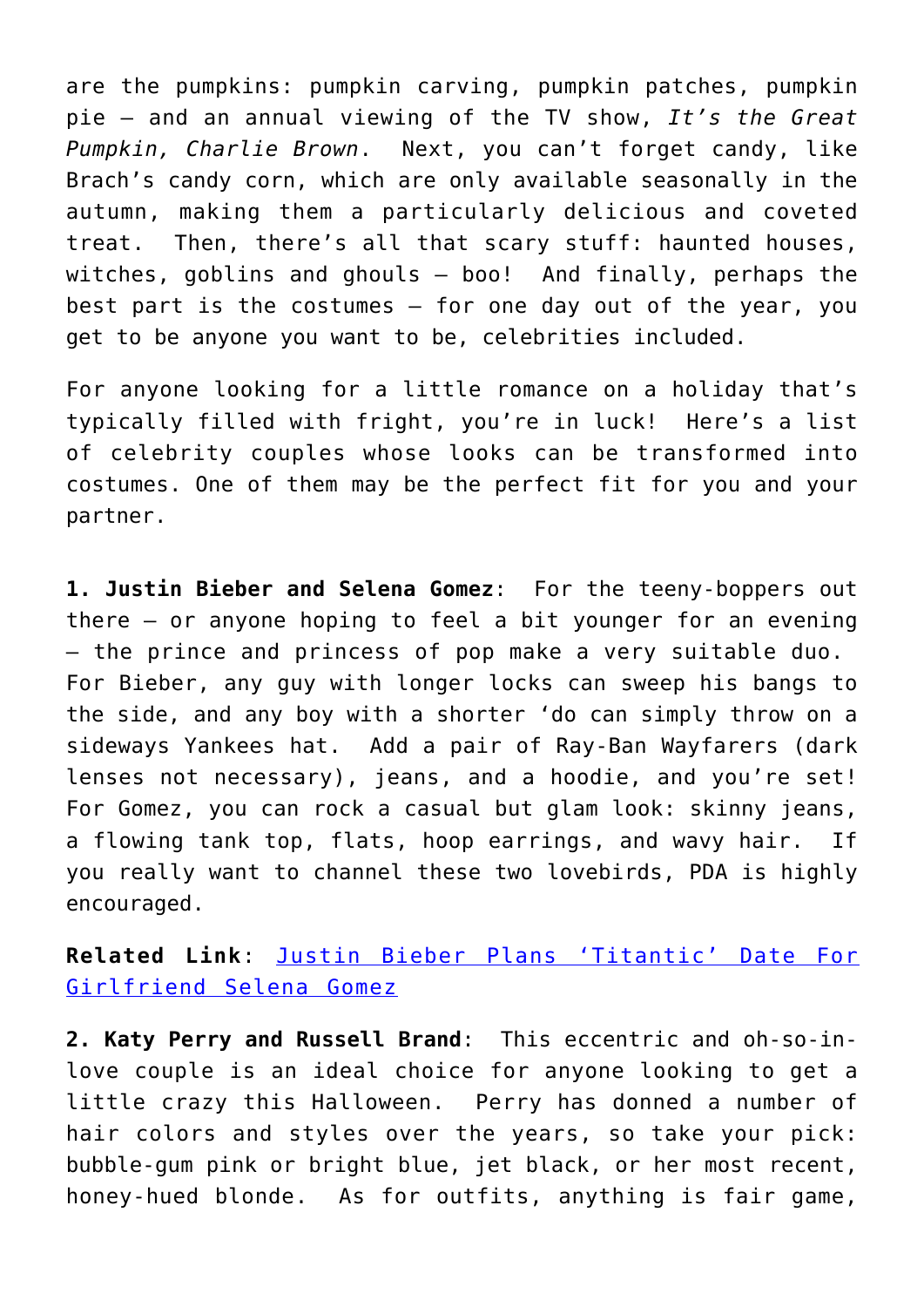even that sassy and sparkly Smurfette dress that's hiding in your closet. For Brand, the look is quite low-key: a pair of skinny jeans and a tight (and low-cut) t-shirt, along with unbrushed and knotted hair, some stubble, and a bit of guyliner. Oh, and don't forget the British accent.

**3. Prince William and Princess Catherine**: Their wedding may have been months ago, but people are still talking about these newlyweds, the Duke and Duchess of Cambridge. Princess Catherine has taken the fashion world by storm with her chic and totally relatable style, making her the ultimate princess to emulate on this costume-filled holiday. To truly standout, opt for their wedding look: your man can wear an outfit that resembles Prince William's Irish Guards' red military uniform, while you can get glamorous in a lacy and flowing white gown, a beautiful sapphire (faux) engagement ring, and a bouquet of flowers. Complete the look with a tiara, of course.

#### **Related Link:** [Prince William Discusses Queen Elizabeth's](http://cupidspulse.com/prince-william-discusses-queen-elizabeths-wedding-advice-kate-middleton-princess-diana/) [Wedding Advice](http://cupidspulse.com/prince-william-discusses-queen-elizabeths-wedding-advice-kate-middleton-princess-diana/)

**4. Blair Waldorf and Chuck Bass**: Okay, okay — so they may not be a *real*celebrity couple, but they've certainly made their mark as the "it couple" in the *Gossip Girl*–*World* of the Upper East Side. To imitate this high-society pair, girls should pull together their most designer-drenched look. Choose from high school Waldorf, who wouldn't have been caught dead without her preppy headband, or the now college-aged fashionista, who has adopted a more grown-up dress code — just be sure to accessorize accordingly. As for Bass, a guy only needs a three-piece suit, bow tie, pocket square, and all the charm that he can muster.

**Cupid wants to know: Who do you want to be for Halloween?**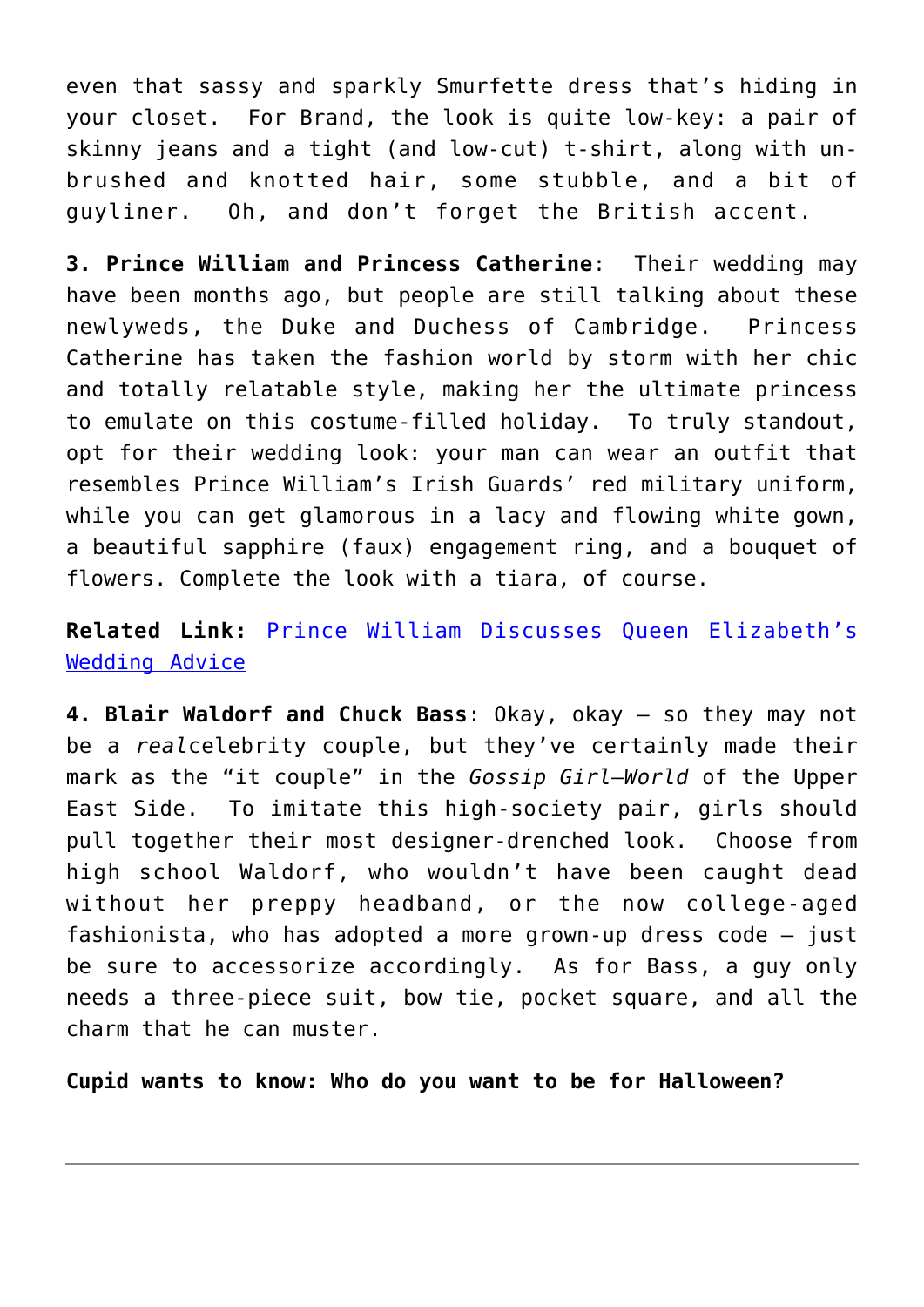## **[Blake Lively Reunites With](https://cupidspulse.com/17579/blake-lively-reunites-with-leonardo-dicaprio-in-santa-barbara/) [Leonardo DiCaprio in Santa](https://cupidspulse.com/17579/blake-lively-reunites-with-leonardo-dicaprio-in-santa-barbara/) [Barbara](https://cupidspulse.com/17579/blake-lively-reunites-with-leonardo-dicaprio-in-santa-barbara/)**

#### $\mathbf{x}$

Though *Gossip Girl's* Blake Lively, 23, recently returned to New York to film the show's fifth season, that surelydidn't keep her from spending quality time with her new beau, 35 year-old Leonardo DiCaprio, according to *[UsMagazine.com](http://www.usmagazine.com/celebritynews/news/blake-lively-reunites-with-leonardo-dicaprio-in-santa-barbara-2011227)*. The new couple was spotted shopping in Santa Barbara, California as Lively helped her honey pick out a fresh pair of Carrera Xcede shades on Wednesday. "They seemed very much in love," a store rep said.

**What are some everyday couples activities that will get you out and about?**

#### **Cupid's Advice:**

Think of things that both you and your mate like to do, and get the ball rolling. Cupid has a few starters:

**1. Cool off:** It's summer time. Who doesn't want to find a way to stay cool? Take your honey for a dip in the nearest community pool, or better yet, the beach if possible. And if you really want to add excitement, go to a water park for the day and stay chilled for awhile.

**2. Get moving:** It may not sound like a cool activity, but it will be fun once you start. Exercise as a couple. Go for a jog with your mate and just chit chat about life. Once both of you get in the mood, you'll be able to motivate each other.

**3. You can never go wrong:** If all else fails, the movies is always the easiest way out. There's always a new romantic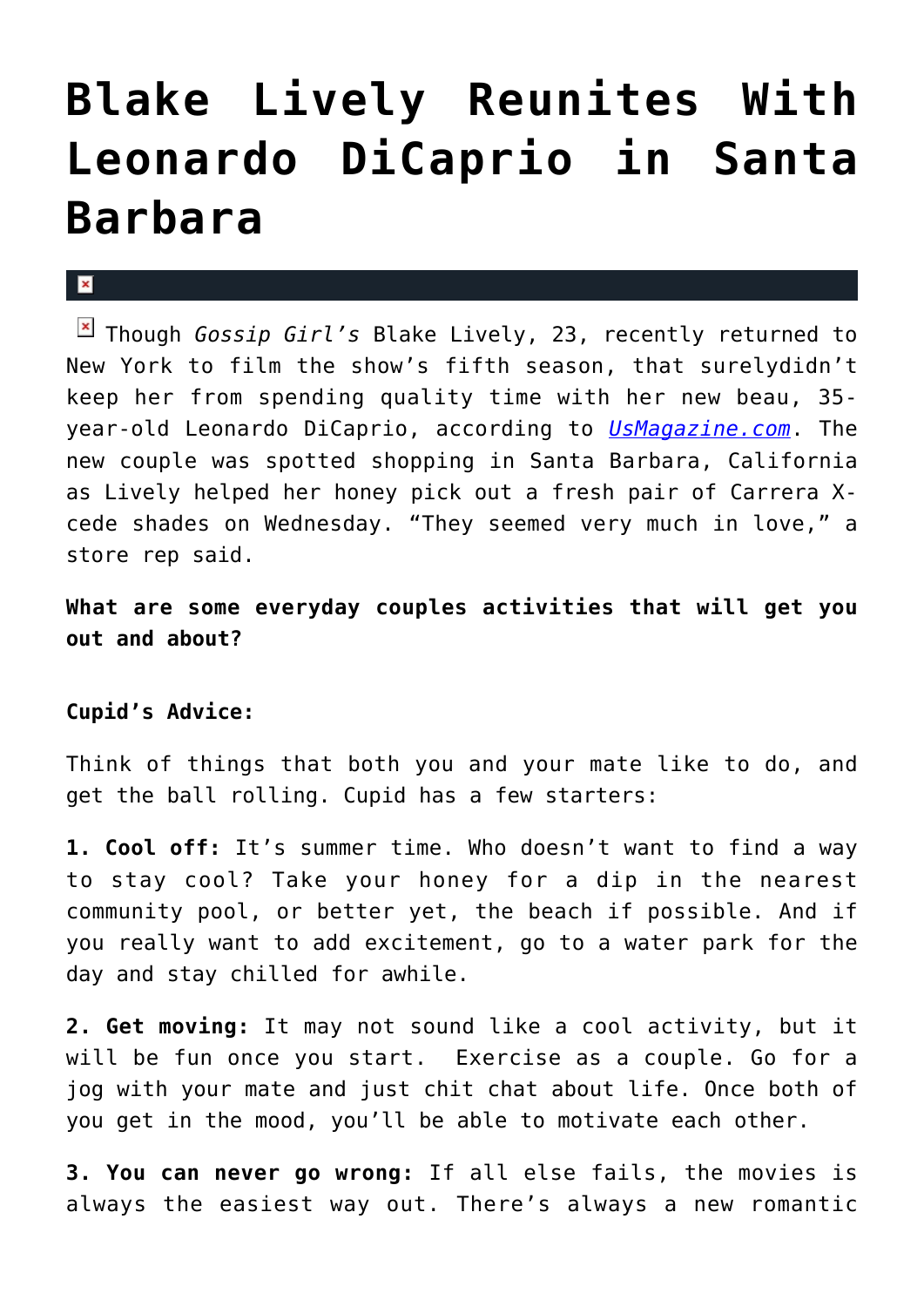comedy or action flick hitting the big screen. Take your honey and enjoy!

**What are some activities you and your mate enjoy? Share below in a comment.**

### **[Blake Lively Says Breakups](https://cupidspulse.com/15734/blake-lively-says-breakups-are-never-dramatic-for-her/) [Are Never Dramatic For Her](https://cupidspulse.com/15734/blake-lively-says-breakups-are-never-dramatic-for-her/)**

#### $\mathbf{R}$

**E** According to Blake Lively, things are OK between her and *Gossip Girl* costar and ex-beau Penn Badgley. "Every relationship you have, you're learning and growing and taking something from that," she said in the most recent [Us](http://www.usmagazine.com/moviestvmusic/news/blake-lively-opens-up-about-ex-penn-badgley-201116) [Weekly.](http://www.usmagazine.com/moviestvmusic/news/blake-lively-opens-up-about-ex-penn-badgley-201116) "So for me, it's never been too dramatic of a thing when something ends." She added that she doesn't let public opinion influence her decisions, whether that means talk about her split from Badgley or her European excursion with actor Leonardo DiCaprio. "I have a strong sense of myself," Lively said. "That gives me a sense of security, you know? If I define myself by things that are always changing, like the public's opinion, or what I'm wearing, or what job I'm doing, there's no stability in that."

**How do you assure that your breakup is drama-free?**

#### **Cupid's Advice:**

Ending a relationship doesn't always have to be messy, so Cupid has a few suggestions to keep the drama-levels low:

**1. Clean-cut:** When it's time to throw in the towel, it's very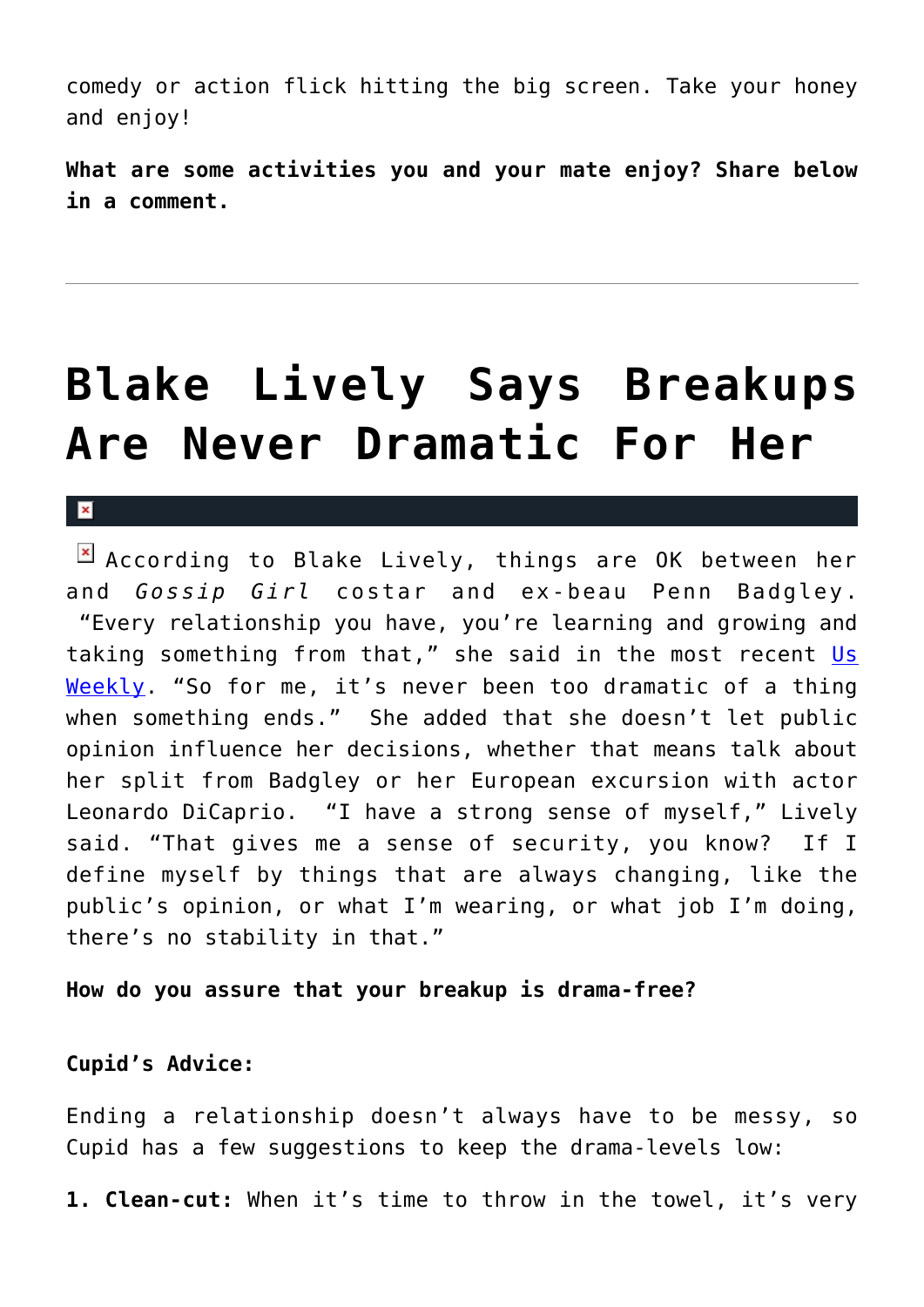important that the two of you get some separation for a while.

**2. Time heals all wounds:** It's extremely difficult to go from a relationship to "staying friends." It's best to give it some time and then eventually try to be friends.

**3. Independence Day:** Similar to Blake Lively, it's important to have a strong foundation of self-confidence. After a break-up, take some time for yourself and don't go jumping into another affair.

**What is the best way to keep a breakup simple? Tell Cupid below.**

# **[Tony Romo and Candice](https://cupidspulse.com/15566/tony-romo-and-candice-crawford-tie-the-knot/) [Crawford Tie the Knot](https://cupidspulse.com/15566/tony-romo-and-candice-crawford-tie-the-knot/)**

#### $\mathbf{x}$

 $\boxed{\times}$  Pro football player and infamous celebrity dater Tony Romo is officially off the market, according to [E! Online.](http://www.eonline.com/uberblog/b244345_touchdown_tony_romo_marries_candice.html) Romo and Candice Crawford, his girlfriend of a year and a half, wed in Dallas last weekend. The Dallas Cowboy proposed to Crawford on December 16th, her 24th birthday. Candice Crawford is a former beauty queen and sports reporter and is also the younger sister of *Gossip Girl*'s Chace Crawford. Romo has a history of dating beautiful blondes, as he can count Carrie Underwood and Jessica Simpson among his exes.

**How do you choose a date to propose?**

#### **Cupid's Advice:**

To make your proposal extra-special, choose a date that means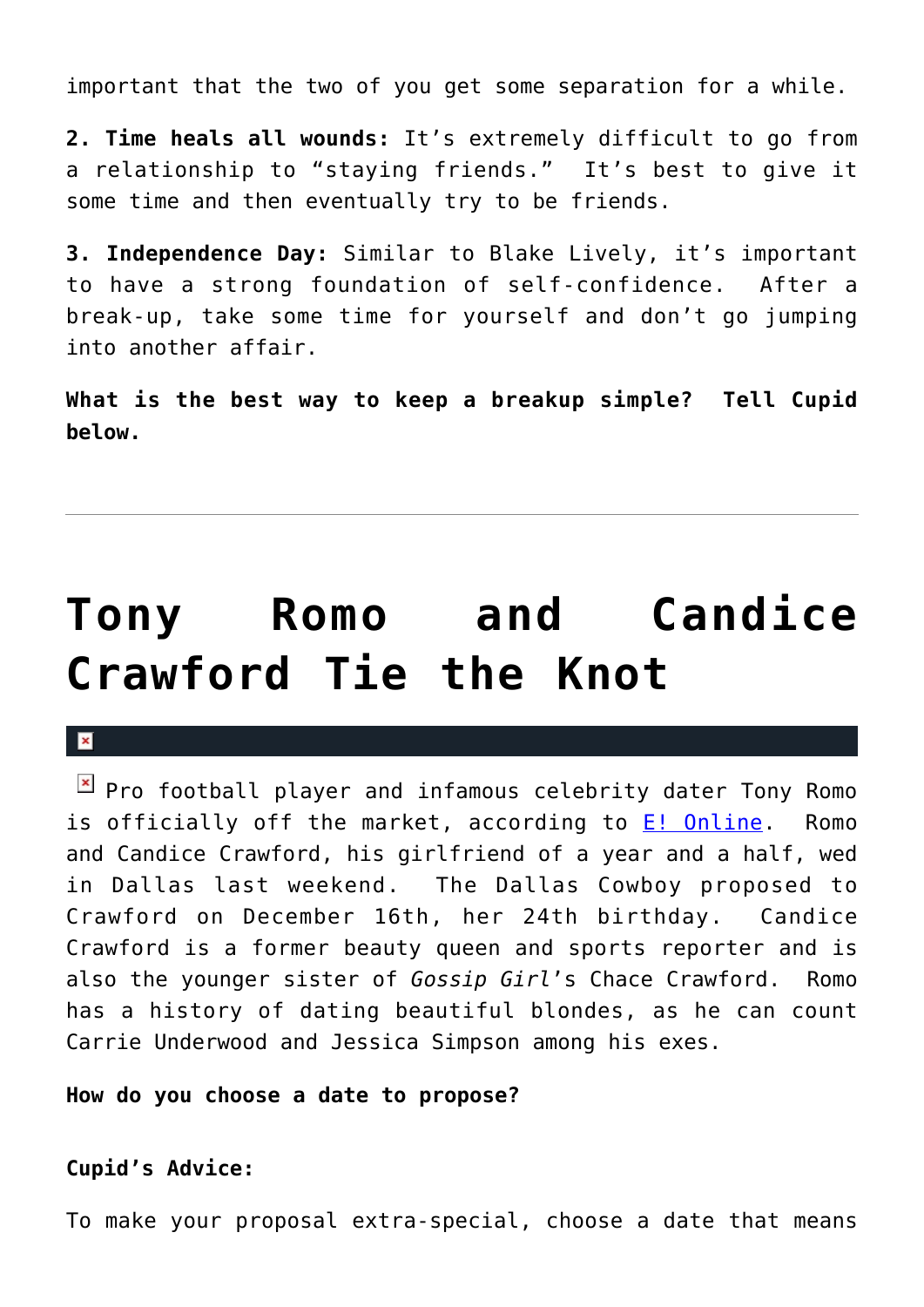something to you. Cupid has some suggestions on when to pop the question:

**1. Anniversary:** Try proposing on the day you met your sweetheart if you want to recognize how far you've come and remind each other of what it felt like when you first started dating.

**2. Birthday:** Give your partner a gift they'll never forget by popping the question on his or her birthday.

**3. Holidays:** Make the holidays extra special by proposing on Christmas, the 4th of July or whichever holiday means something to your sweetie. Plus, your mate will already be in the holiday spirit and will be more likely to say 'yes'!

**What is the best date to propose to your significant other? Share your comments below.**

## **[Leighton Meester Hopes to](https://cupidspulse.com/8341/leighton-meester-hopes-to-someday-find-true-love/) [Find True Love Someday](https://cupidspulse.com/8341/leighton-meester-hopes-to-someday-find-true-love/)**

#### $\mathbf{x}$

 $\boxed{\times}$  Leighton Meester has high hopes for true love. According to *[People](http://www.people.com/people/article/0,,20449439,00.html)*, the *Gossip Girl* star is looking for the kind of relationship that her character on the show, Blair, shares with onscreen love, Chuck Bass (Ed Westwick). "Because the way they love each other is very real, and not for the sake of being dramatic," says Meester. Though 24 and single, the accomplished actress is far from giving up. "It's okay if you don't find him and you're 24. You can find it someday."

**How do you know when you've found "real" love?**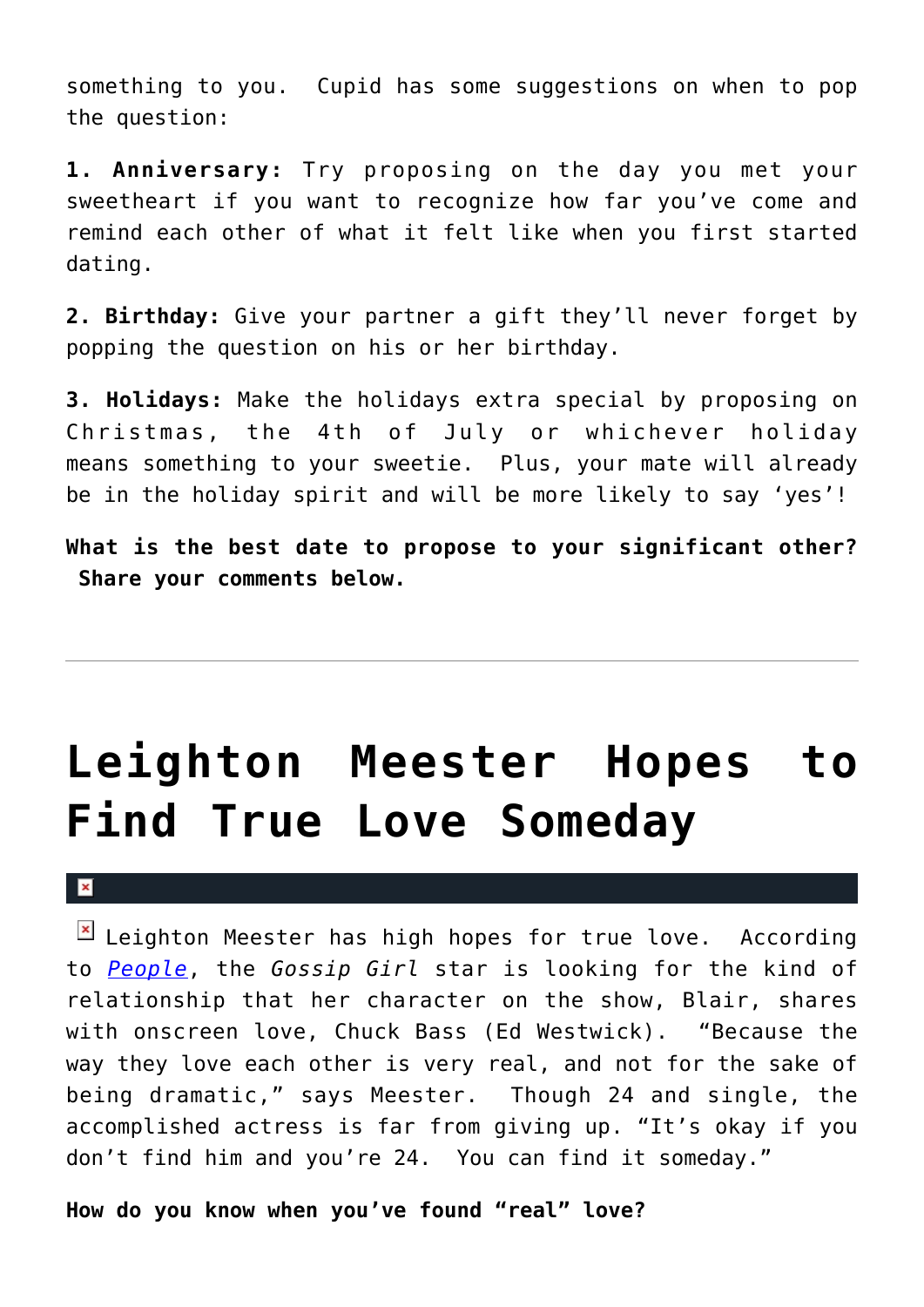#### **Cupid's Advice:**

Leighton Meester says, "Real love is not for the sake of being dramatic." If you're not sure whether you're in love or not, Cupid has a few telling signs:

**1. It goes deeper than looks:** Make sure you enjoy talking to your partner just as much as you like looking at him. If you find yourself constantly fixated on your partner's physical appearance, you make be confusing love with lust.

**2. It's not just physical:** If your relationship is more physical than it is emotional, it's probably not love. You should be getting to know your partner inside and out. When its' time to say, "I do," you should be looking forward to more than the honeymoon.

**3. You make sacrafices:** The biggest sign of love is putting your partner's needs before your own. Sometimes you have to make sacrifices, even if they're small. If you're always thinking what this person can do to help you instead of what you can do to help them, you're probably not in love yet.

# **[Gossip Girl Stars Blake](https://cupidspulse.com/5796/gossip-girl-stars-blake-lively-and-penn-badgley-split/) [Lively and Penn Badgley Split](https://cupidspulse.com/5796/gossip-girl-stars-blake-lively-and-penn-badgley-split/)**

×

 $\overline{1}$  It's official: another cute celebrity couple has parted ways. *Gossip Girl* costars Blake Lively and Penn Badgley have gone their separate ways, *[People](http://www.people.com/people/article/0,,20437192,00.html)* has learned. Reps for both of the actors have confirmed the split, even though the two were seen out in public together just last week in New York shopping for candles at [Henri Bendel](http://www.henribendel.com/). While the real-life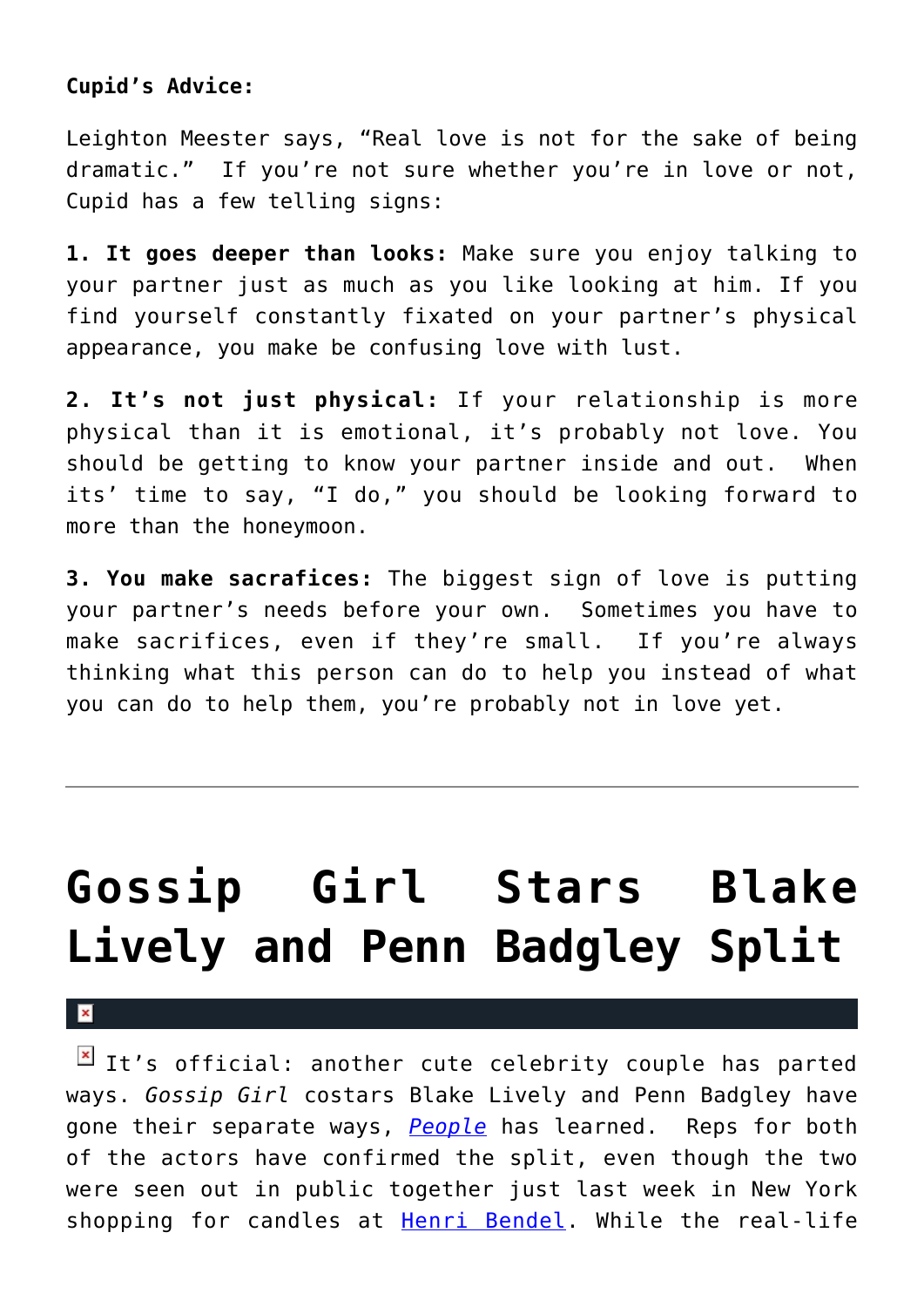couple split just like their TV characters, unlike their *Gossip Girl* counter parts, the pair are remaining mum about the subject. A source says that there seemed "no sign of trouble" between the two while filming their hit show on set. Lively told *[Allure Magazine](http://www.allure.com/)* in an interview last month that she doesn't comment on relationships. "My anonymity is something I treasure. Wanting to be an actor and wanting to be famous are different." If only Dan and Serena felt the same.

**What details in your relationship should you keep to yourself?**

#### **Cupid's Advice:**

Releasing private details about your relationship to the public, whether that being to your friends and family or via the paparazzi, can be tricky. Talk to your partner, and decide together what is appropriate. Cupid has some suggestions:

**1. Privacy levels:** What may be considered personal information to one person may be just fine for public scrutiny as far as the other is concerned. Our take on private and personal information probably comes from how we were raised as children and what was disclosed in our own family settings. If you and your mate can't compromise or agree on what is appropriate, perhaps dating someone who shares similar privacy levels would work better.

**2. Girl's night out:** One of the best parts of going out with the girls is getting to dish about your beau. Full disclosure. But beware: your beau may be doing the exact same thing with his crew. A good rule to keep in mind here is to ask yourself how you would you feel if the roles were reversed? If you think you may be upset in that situation, zip your lips when you're about to say something overly personal.

**3. TMI:** Even if you and your partner are completely open and